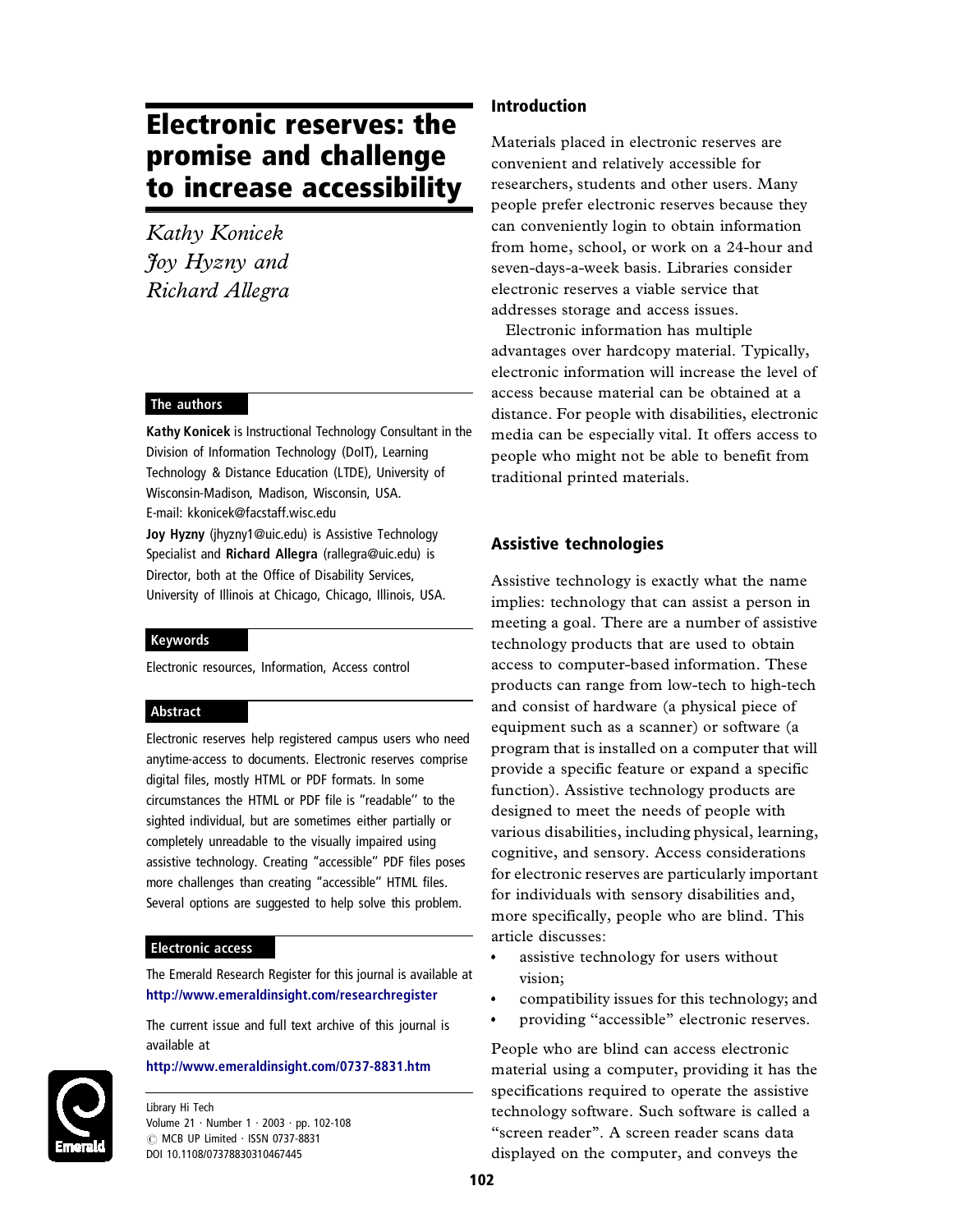information aurally by means of a synthesized voice, thereby empowering the person without vision to negotiate information on the computer through basic keyboard commands.

There are multiple screen readers on the market. The most popular screen readers for Windows-based applications are Window-Eyes by GW Micro, Inc. [\(http://www.gwmicro.com/\)](http://www.gwmicro.com/) and Job Access With Speech (JAWS) by Freedom Scientific, Inc. [\(http://www.](http://www.freedomscientific.com/) [freedomscientific.com/\).](http://www.freedomscientific.com/) Each one can render information differently, and function will vary depending on other considerations such as browser compatibility. The length of time it takes for a page to load will depend on the connection method (e.g. modem or Ethernet connection).

Accessibility considerations continue to exist despite the development of assistive technologies. The personal computer in the early days of the Internet was originally a textbased medium for information. Now it contains graphical and multi-sensory media. A screen reader interprets textual information, but it is unable to determine graphical images. In the case of Web sites comprising hypertext markup language (HTML), a coded text tag will provide a brief textual description of the image.

Screen readers could not navigate within Adobe Reader until recently. Adobe Acrobat Reader 4.x released a plug-in to help screen readers read the PDF file. These PDF files needed to be non-image files or text-based files for the screen reader to read the information. The most common way to get a text-based PDF file is to have the digital (electronic) version of the document in Word, WordPerfect or other word processor and create a PDF document from this electronic file. Screen readers can recognize these characters and voice output the information. On the other hand, an image file is similar to taking a picture of the hard copy document with a camera. Essentially you have no recognizable characters and the screen reader cannot voice output this information other than telling the user it is image one, image two, etc.

Creating a PDF file from a scanned copy (placing a hardcopy document on a flatbed scanner) typically creates tagged image file format (TIFF) files or other image format files. Because TIFF files are image files, screen readers cannot read these. Adobe Acrobat

[\(http://www.adobe.com\)](http://www.adobe.com) produces a PDF file that amazingly retains the look of the original document. This ''page scan'' cannot be read by screen readers. However, if the TIFF files are scanned using optical character recognition (OCR) the text become readable. Adobe Capture performs an OCR scan, but when it can not decipher a letter, it imbeds images of unrecognized characters. These characters look like text, but are actually images and screen readers cannot read these ''image'' characters unless one edits these ''image'' characters to make them into text. Proofreading and editing such PDF files is extremely time consuming.

# Copyright and PDF

Converting a document to a text based format (as described above and throughout this article) may infringe on copyright protection. It is evident that all libraries surveyed have knowledge of the copyright issue, and caution is used before proceeding. In light of this, libraries that make articles available online are placing only a very small percentage of items owned on the Web. Frequently, a login screen to prevent unauthorized users from obtaining electronic reserves is utilized.

There are limited statistics available that pertain to the use of electronic reserves and how they are developed. An informal phone survey of select university libraries revealed that most libraries simply create PDF files, although some also create HTML files of the same article. Nevertheless, only a small percentage of holdings are placed online. Copyright is the issue of primary concern. The libraries surveyed have different policies for proceeding with the implementation of information online. All try to obtain copyright permission from the publisher and will go forward only when permission is granted.

Most electronic reserves use either HTML or PDF (Adobe portable document format) file formats. There are fewer accessibility issues with HTML than with PDF reserves. The main issue to consider with HTML documents is coding to ensure accessibility of tables and graphics. There are additional ways of increasing the accessibility of HTML electronic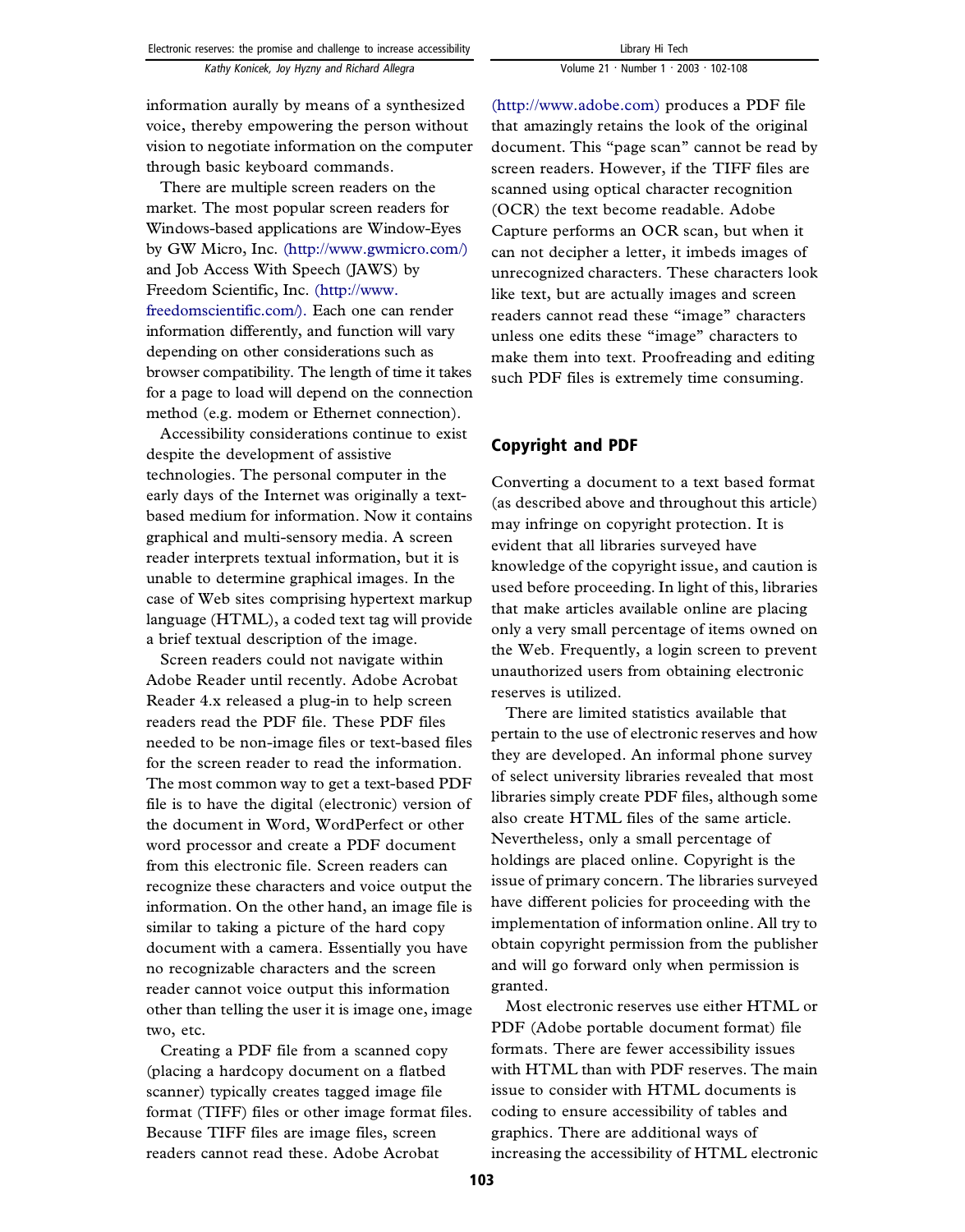*Kathy Konicek, Joy Hyzny and Richard Allegra*

reserves by linking to categories within an article.

At this time, considerable potential exists for making electronic reserves accessible to people with disabilities. Being aware of the issues that prevent PDF files from being accessible will help us find a solution. When this is achieved, electronic reserves will meet the ultimate goal of providing universal access. Understanding the process and the issues faced in providing accessible PDF files will help librarians, disability services staff, faculty and students with disabilities work together towards a solution.

Neal Ewers, instrumentation specialist at the University of Wisconsin TRACE Center (Technology Research and Development Center) uses a screen reader and often has difficulty with PDF files. When tables are within a PDF file, the read order of the table is linearized (there is no easy way to move from column to column and from row to row). In his research, he has found that the author cannot access the ''source code'' of a table in the PDF file to correct the problem. It may look visually acceptable, but for those listening to a screen reader, the file may make no sense. In addition, Ewers sometimes cannot even access the file, especially when security settings (such as disabling copying) are applied to the PDF file. At this time, he prefers an HTML file or Word document with styles or even the hard copy processed through a scanning and reading program such as OPENBook by Freedom Scientific, Inc. [\(http://www.freedomscientific.](http://www.freedomscientific.com/fs_products/software_open.asp) [com/fs\\_products/software\\_open.asp\)](http://www.freedomscientific.com/fs_products/software_open.asp) which sometimes does a better job of a logical read order of text.

# Making electronic material accesssible

There are several ways and steps to make PDF files accessible and understandable to those with screen readers. And there are different steps to create an accessible PDF document, depending on the original format of the document (hardcopy, electronic copy or imaged based PDF file).

A move in the right direction is the Adobe Acrobat 5.0 ''Make Accessible'' plug-in. The Make Accessible feature allows the author of the PDF file to create a logical read order and navigational system (as well as some other features mentioned later in this article). The University of Wisconsin-Madison has found that voice output was possible with JAWS version 3.7 and an accessible PDF [\(http://](http://wiscinfo.dotl.wisc.edu/ltde/access/) [wiscinfo.dotl.wisc.edu/ltde/access/\).](http://wiscinfo.dotl.wisc.edu/ltde/access/) However, depending on the PDF file, screen readers may still have difficulty with table read order and the bookmark list. In addition, not all screen readers on the market can access PDF. Although Adobe is working closely with screen reader companies such as Freedom Scientific, Inc. and GW Micro, Inc. to overcome these obstacles, those who rely on screen readers may

If an electronic, or e-text, version of a given file is available then it can be converted to PDF format using Adobe Acrobat. This eliminates the need for an OCR program, but does not constitute an accessible PDF file. To render the file accessible it needs to be converted with the Adobe Make Accessible plug-in.

have to find other ways to access the PDF file.

## The ''Make Accessible'' plug-in

Regardless of whether you scanned the document or have the electronic version, the following process will create a more accessible PDF file. A screen reader needs underlying information on the structure of the document. When a sighted person scans a document they can identify headings and subheadings as a way to get to the information they want. By ''tagging'' a PDF document you are helping a visually impaired person get a feel for the layout of the document.

The Make Accessible plug-in creates a ''tagged'' Adobe PDF file from an ''untagged'' PDF file. A "tagged" PDF has the following characteristics: page content contained in a logical read order, word boundaries explicitly identified, font encoding mapped to standard font encoding and a structure tree comprising a standard set of tags. A sighted person can see the bold or larger font size to help understand the structure of the document. The screen reader needs this underlying structural information to allow the reader to maneuver through headings and subheadings within the PDF file.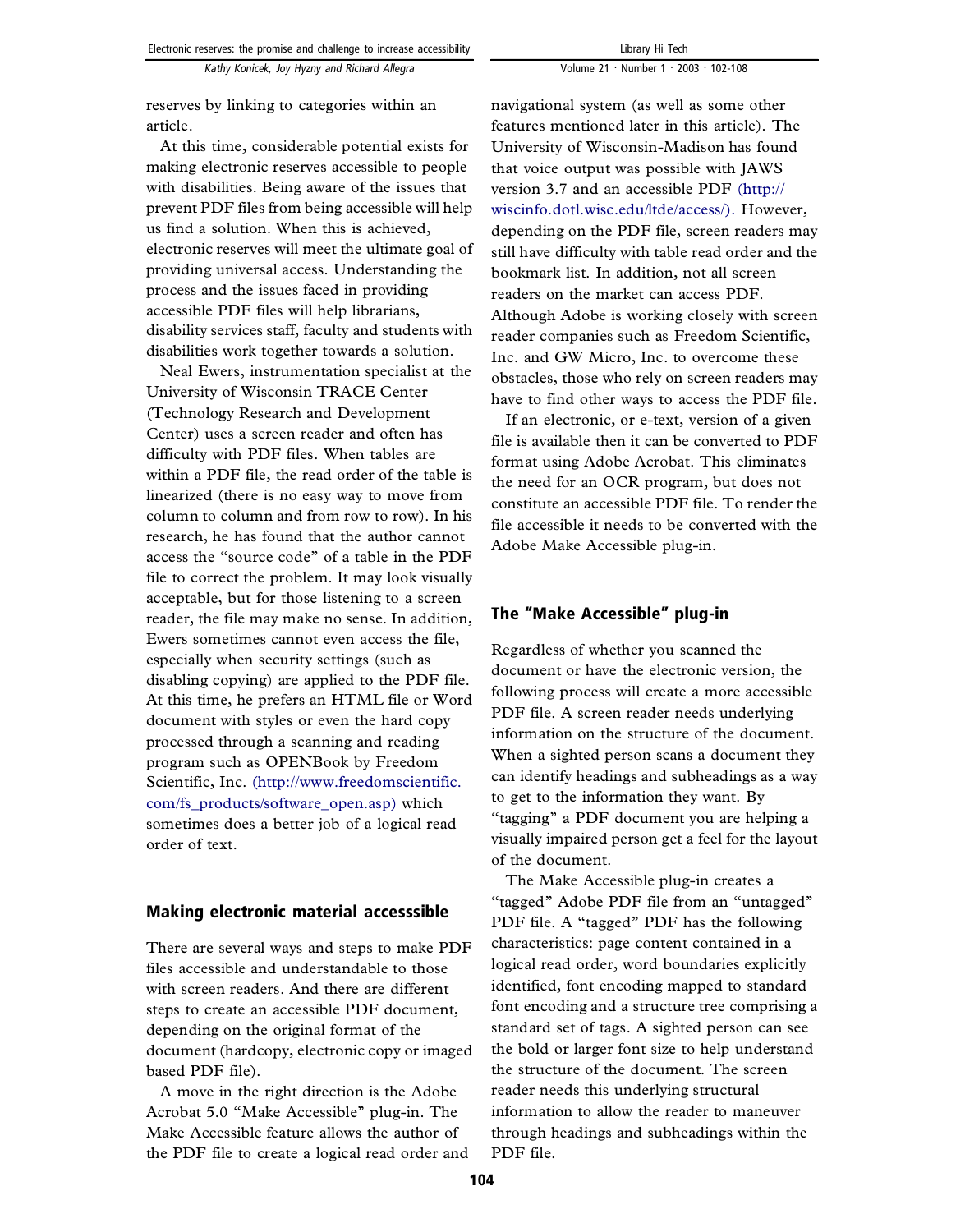| Electronic reserves: the promise and challenge to increase accessibility |
|--------------------------------------------------------------------------|
| Kathy Konicek, Joy Hyzny and Richard Allegra                             |

Library Hi Tech Volume 21 · Number 1 · 2003 · 102-108

The Make Accessible plug-in works only on a PC and needs to be downloaded from Adobe, if it was not shipped with your version of Adobe Acrobat 5.0. This plug-in allows you to convert text based PDF files made from electronic documents to a more accessible format for those using screen readers. Once installed, this plug-in appears under a menu item in Adobe Acrobat 5.0[1]. If the PDF file was created from a version other than Adobe Acrobat 5.0 then it is best to take the original file, use Adobe 5.0 to convert the file, and then apply the Make Accessible plug-in.

When using Adobe's security settings, keep in mind that some of these security options will render the file inaccessible to those using screen readers. In Adobe Acrobat 4.0 when the ''copying text and graphics is prohibited'' option is chosen, the file is then inaccessible. In Adobe Acrobat 5.0 one can disallow copying and pasting while still making the file accessible. Adobe Acrobat 's ''How to Create Accessible Adobe PDF Files'' documentation contains these directions [\(http://access.adobe.com/](http://access.adobe.com/onlinetools.html) [onlinetools.html\).](http://access.adobe.com/onlinetools.html)

# **OCR**

The major accessibility problem for PDF documents is when no (text based) electronic version is available. One possible solution, so that screen readers can read the document, is to convert the PDF ''Image Only'' file to a text based file. Paper copies or page scans are converted to text files with OCR software. Screen readers can then identify the text, and provide voice output. OCR software accuracy varies, depending on the quality of the document to be scanned and other factors. If the hardcopy is of poor quality (smudges, copy from a copy) it may require "clean up" by the software before OCR is performed. In addition, the complexity of the document and the quality of the OCR program will determine the amount of editing required after completing the OCR scan. This editing process can be time consuming and costly since it requires personnel.

First time OCR users may be discouraged by the number of errors. However, if faced with keying to re-create documents versus OCR,

then OCR may be more cost-effective, depending on the given document. In the past, OCR lacked the ability to reproduce the layout of complex documents. The McKinley OCR lab sampled different documents, including four magazine style pages. Omnipage Pro 11 OCRed them at 93.41 percent to 97.18 percent accuracy, and retained their layout with unheard of economy of file size (McKinley, 2001). What is sufficient accuracy? One student who uses a screen reader commented to the author that he would gladly take documents with 95 percent accuracy!

## OCR programs

An article published in *PC World-Hong Kong* compared OCR programs (Chan, 1999). According to a 1999 report, OCR programs vary in accuracy from 80 to 90 percent. However, since 1999 the accuracy of OCR programs has increased, in some cases with accuracy rates as high as 99 percent. The accuracy rate is affected by the quality, layout, and in some cases font type of the original document. OminiPage Pro Version 11 combines the strengths of Caere (Omnipage) and Scansoft (Textbridge X) (McKinley, 1997, 2001). Among the new features are better page reproduction, the ability to scan over 100 languages, higher accuracy of recognition, new PDF conversion features, and voice output for PDF files.

A more recent article in the September 2001 issue of *PC Magazine* compares OmniPage Pro 11 and FineReader 5.0 (Poor, 2001)[2,3]. Both support over 100 languages and provide accurate text conversion. Choosing one product over the other will depend on the price and the features needed from an OCR program. FineReader may recognize page layout better, but for purposes of making an accessible file available for those with screen readers, layout of this sort is not as important as text accuracy.

Christine DeMerchant, manager of the Digital Media Unit at the Canadian National Institute for the Blind Library, finds OmniPage Pro 11 to be extremely accurate, often finding fewer than one error per print page. In particular she finds recognition of numbers to be superior. Most errors occur in punctuation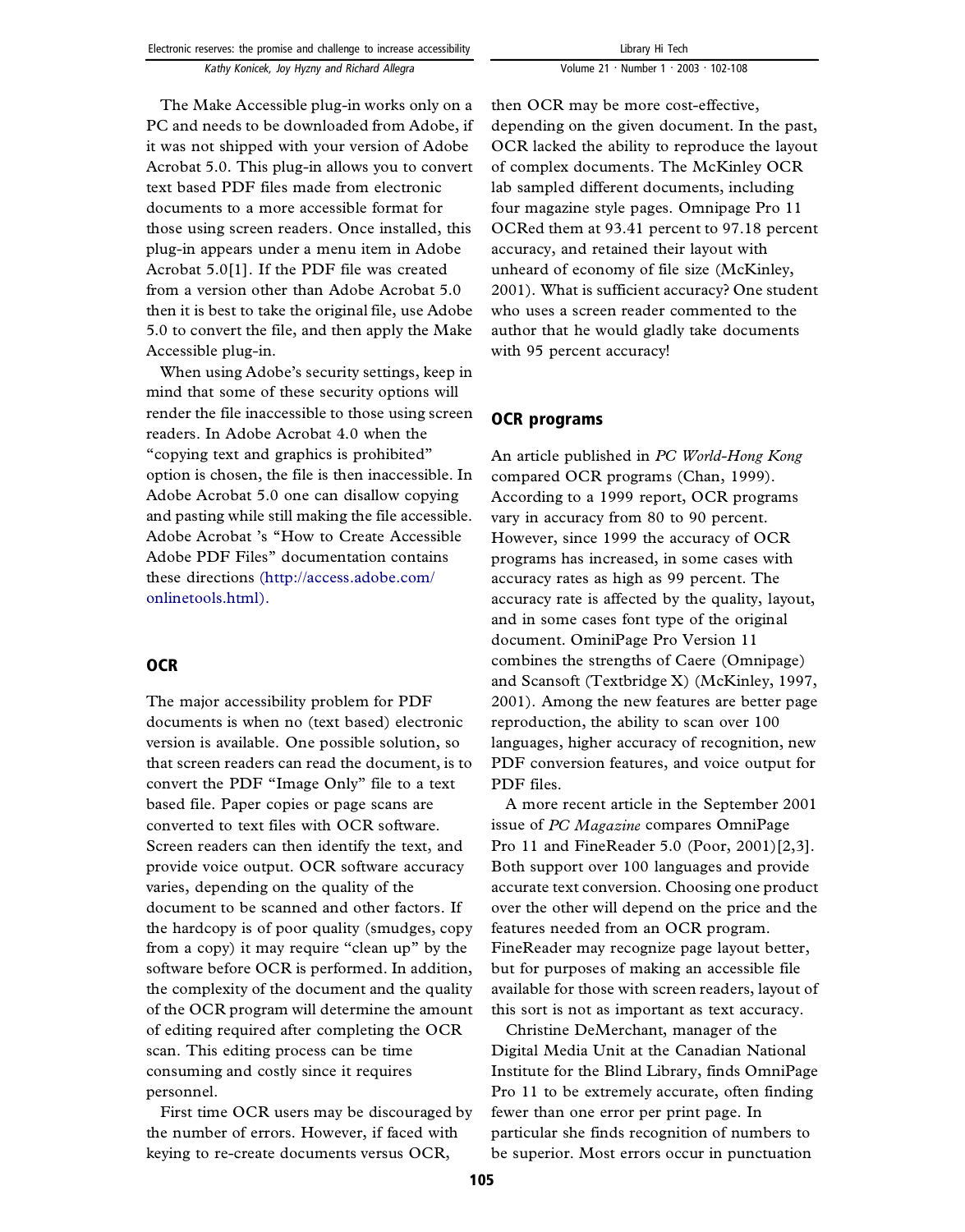and in recognition of italicized text. She also states that the preferred alternative is a text file instead of a PDF file for the visually challenged. A lot can go wrong technically, even for the computer savvy individual with Adobe Acrobat Reader and screen readers to read the PDF file.

Another OCR program worth noting is Autoscan 32 by VisionShape [\(http://www.](http://www.visionshape.com/) [visionshape.com/\)](http://www.visionshape.com/) AutoScan 32 (which uses the FineReader OCR engine) shows promising speed and accuracy when used with their high speed Millennium DS scanner (60-135 pages per minute). In addition, features such as OCRto-HTML conversion and OCR-to-PDF conversion were not only easy to set , but could be setup for batch processing. Many of the other OCR programs can also do batch processing, and some programs are adding a scan-to-HTML conversion.

Xerox's DocuShare has a feature which allows users to copy documents on a Xerox copier, which creates a PDF file that can be sent directly to the DocuShare Web space for students to access [\(www.xerox.com\).](http://www.xerox.com) These and other programs may be worth taking a look at. However, choose an OCR program carefully. For example, AutoScan32 costs \$995 or higher (depending on features), since it was designed for high volume production. OmniPage Pro 12 is \$569. FineReader Office version is \$399, and Adobe Capture 3.0 ranges from \$394-\$1,600 (depending on the volume). Each institution needs to determine the volume of its workload to select an OCR program. (Educational software prices quoted during Spring 2002.)

#### **From PDF to screen reader format**

Kurzweil 1000 is software that not only converts imaged based PDF files to text (OCR), but also voice outputs the text like a screen reader. The Kurzweil product converts PDF to TIFF and then performs OCR. The accuracy of the OCR is unknown for the type of documents that are typically put into electronic reserves, so this issue still needs to be investigated. Kurzweil then voice outputs the text, so this software would have the potential to run on students' machines, instead of having electronic reserve staff convert the PDF document to a readable format for screen readers. Kurzweil has a unique feature in its ability to read tables. It

reads column and row headers in a different voice than the data within the table. While the product would not require changes in the scanning process used by most electronic reserves staff (though a clean copy that is correctly aligned helps), it could be costprohibitive.

OCR programs are not perfect and the amount of proofreading it takes to create an accessible PDF file may be beyond the scope of electronic reserves staffing. Would 99 percent accuracy be sufficient? If the document contains a crucial text error, how will the student know and how would the correct information be conveyed? As Klein (2000) states in "Digitizing reserves", "Our requirements are simple, set up a production system that isn't going to tank our institution." What does this "production system" look like for higher education institutions? Will an OCRbased production system solve this problem? Perhaps checking out software to students who need the text read aloud to them is in fact a viable solution.

## **File size**

An issue that libraries often face is having enough storage space for digital documents. PDF files can become quite large. OCR documents can sometimes decrease the size of a file, but if the file contains both text and images, the file size may actually increase. File size is a major concern for libraries with limited server space. PDF Writer and Distillers both perform file compression with Distiller doing the better job. To obtain the best compression, Klein (2000) suggests trying different settings in the ''Job Options'' dialog box of Distiller. Distiller can take a 2MB PDF file down to 500-750k with proper compression. Setting compression will add to staff time or the time needed to set up an automated system to create a small PDF file.

# Service options and choices

The issues of providing an "accessible" PDF document for those using screen readers does not involve a one-step solution. Even after scanning documents using an OCR program, to make a truly accessible file one should use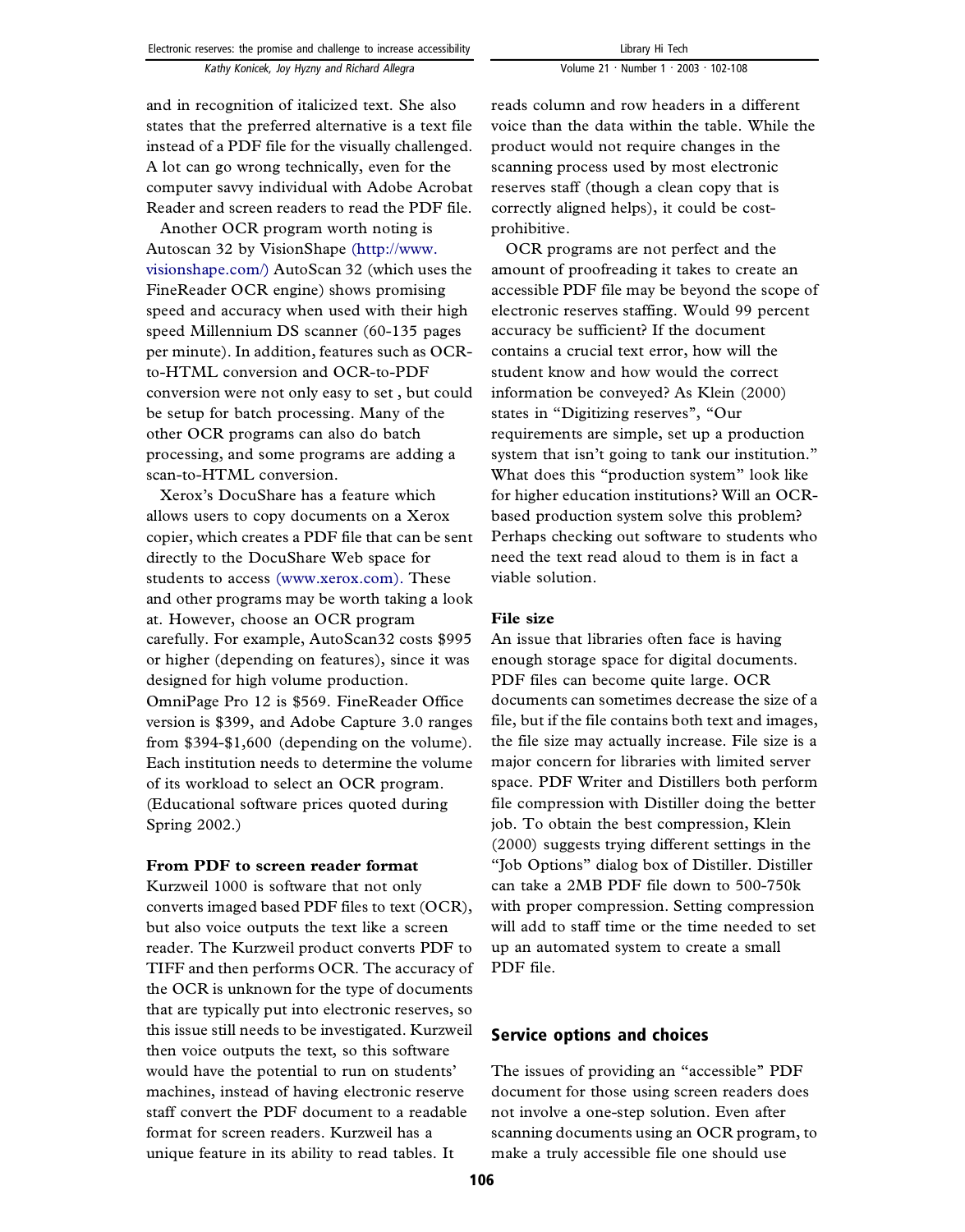Adobe's Make Accessible plug-in. Other service options range from including OCR in the scanning process, using Adobe's online site conversion tools, having students obtain imageto-text conversion software (e.g. Kurzweil), and increasing faculty awareness.

## **Batch processing**

Scanning using batch processing can be accomplished with an OCR software package such as OmniPage Pro, Autoscan 32 by Visionshape, Textbridge Pro, FineReader, Xerox DocuShare FlowPort, Adobe Capture. They will convert non-text to text-based documents. If the solution is to convert all documents to a readable format, then research on OCR accuracy needs to be performed on a variety of documents, so that institutions can make an informed decision on the software, hardware and the process needed to efficiently convert their hardcopy documents to e-text.

We need continued progress in making PDF files accessible with help from Adobe and OCR companies. The future of OCR looks promising as the recently released new versions of OmniPage (version 12) and Fine Reader (version 6) both claim to have improved accuracy. However, when converting to PDF format, OCR programs do not appear to run the Adobe Make Accessible plug-in automatically. If this could be built in, it would eliminate another step for those wishing to create a truly ''accessible'' PDF document.

#### **Online sites**

Adobe online conversion tools are available [\(http://access.adobe.com/access\\_email.html\).](http://access.adobe.com/access_email.html) Adobe offers a variety of solutions from sending the text based PDF to a service to have it converted to a more accessible format, to allowing the user to convert up to 3 TIFF PDF files (under 50 pages) per day without a fee, if you have Adobe Acrobat 5.0.

However, in our testing of the service, many of the documents required extensive editing of the ''image'' text to true text so that it was readable by a screen reader. This would probably not be a viable solution for electronic reserves, due to the large conversion workload.

## **Kurzweil software for students**

An interim solution could be to purchase OCR software for students who need access to voice output of PDF files. For example, Kurzweil Scan 1000 v6.0 costs \$995 and has a site license of ten copies for \$2,895 [\(http://](http://www.kurzweiledu.com/) [www.kurzweiledu.com/\).](http://www.kurzweiledu.com/) The ten copies could be loaned to students and returned to the university when the student leaves or graduates. Margaret Londergan, manager of Adaptive Technology Center at Indiana University, Bloomington has set up a program in conjunction with campus libraries whereby students are not charged for the software (Kurzweil 3000), but need to renew the license each semester. University of Wisconsin Madison also has set up a similar program and is currently reviewing the accuracy of the documents converted using Kurzweil 1000.

## **Faculty awareness**

The typical electronic reserve probably deals with mostly hard copies, and in some cases over 90 percent of the requests coming from faculty are for conversions from hard copies. Obtaining an electronic version may be a great obstacle for the immediate future, and leaves unresolved the issue of who will request the electronic version: faculty or electronic reserve staff.

In one case a blind student received a PDF document that was not accessible. He searched the Web for the required article and was able to find the publisher's version in a readable PDF format.

Faculty awareness is the first step in understanding the need for electronic versions when creating PDF files on the Web. The steps include trying to obtain the electronic file; if that is unavailable, then requesting a digital copy from the publisher whenever possible. Encourage faculty to convert hand written documents to digital formats before converting to PDF.

# Conclusion

PDF files, even when "made accessible" by Adobe's Accessibility plug-in still pose a challenge for some screen reader programs. Section 508 of the Federal Rehabilitation Act